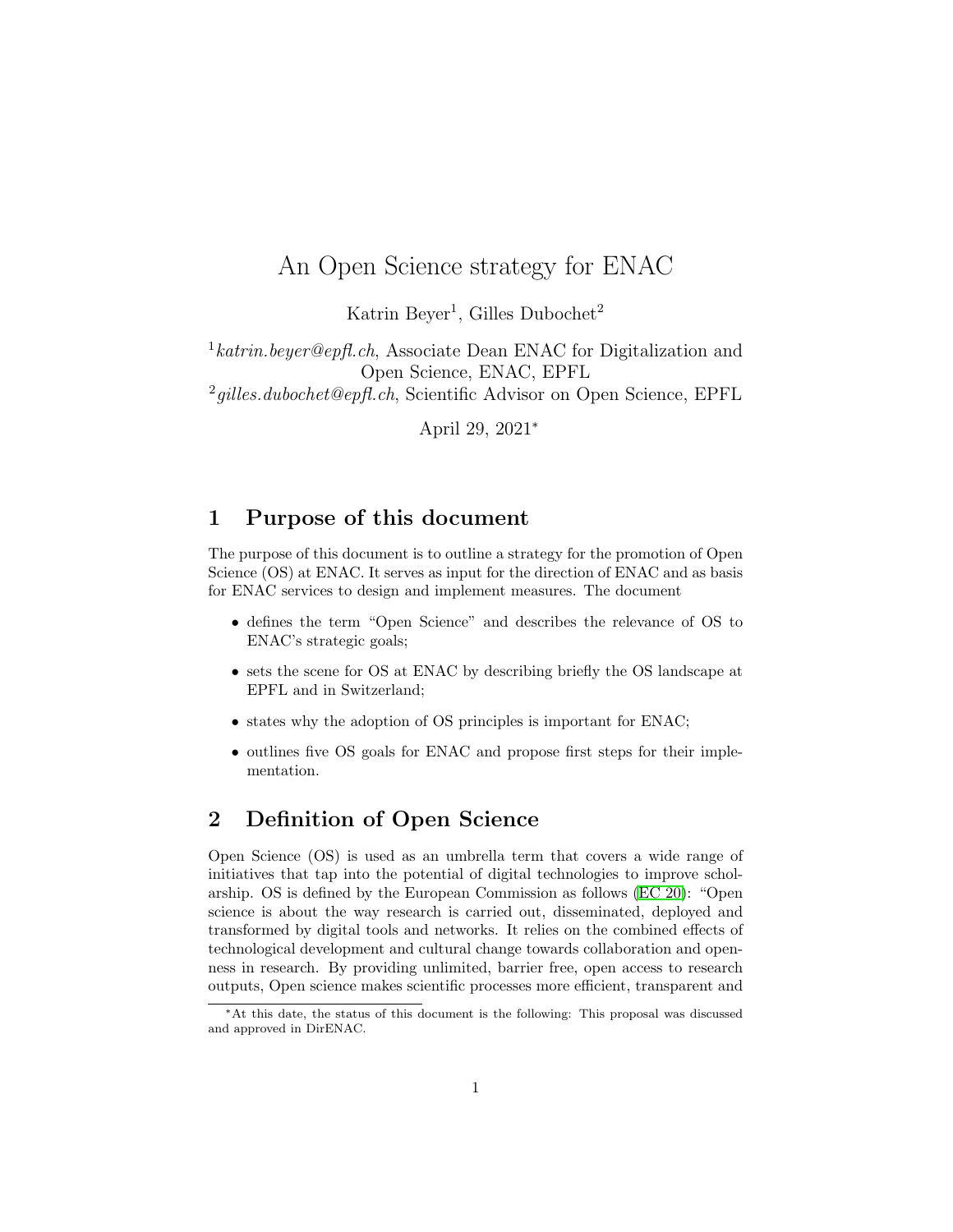responsive to societal challenges. It offers new tools for scientific collaboration, experiments and analysis and makes scientific knowledge more easily accessible."

The term "Open" is used here as defined by the Open Knowledge Foundation "Open means anyone can freely access, use, modify, and share for any purpose (subject, at most, to requirements that preserve provenance and openness)" [\(OKF15\)](#page-12-1). This has implications on how research results are shared and which research results are shared. Six types of research outputs are differentiated here:

- Open access to publications  $(OA)$ ;
- Open research data (ORD);
- Open software;
- An open and reproducible description of the research pipeline;
- Open hardware;
- Open educational resources (OER).

In the following we refer to the ensemble of these OS outputs as OS artefacts.

### 3 Setting the scene

This section gives an overview on OS initiatives at EPFL, within the ETH domain and Switzerland. OS at the European and beyond are not discussed. Many of these initiatives are evolving very quickly (e.g. the ORD program of the ETH domain and ORD and OA measures by swissuniversities). The status reported here is of January 2021.

#### 3.1 OS at EPFL

The Direction of EPFL supports OS as the "future of research", which drives scientific excellence and increases research impact. The degree and quality of open sharing of research outputs is expected to be an important measure of academic performance in the future. It is also a response to scientific funders and publishers, who are increasingly requiring adherence with best practices in research and considerations with regard to scientific integrity and social responsibility.

The Open Science Strategic Committee is a faculty-led committee, mandated by the Direction to make recommendations for Open Science policy and propose a strategic roadmap. The OS strategy of EPFL aims to find a balance between two approaches:

• A demand-driven approach, which supports researchers with an outstanding OS vision and research agenda. The EPFL Open Science Fund (see below) supported OS projects of EPFL researchers, who set new OS standards in their field.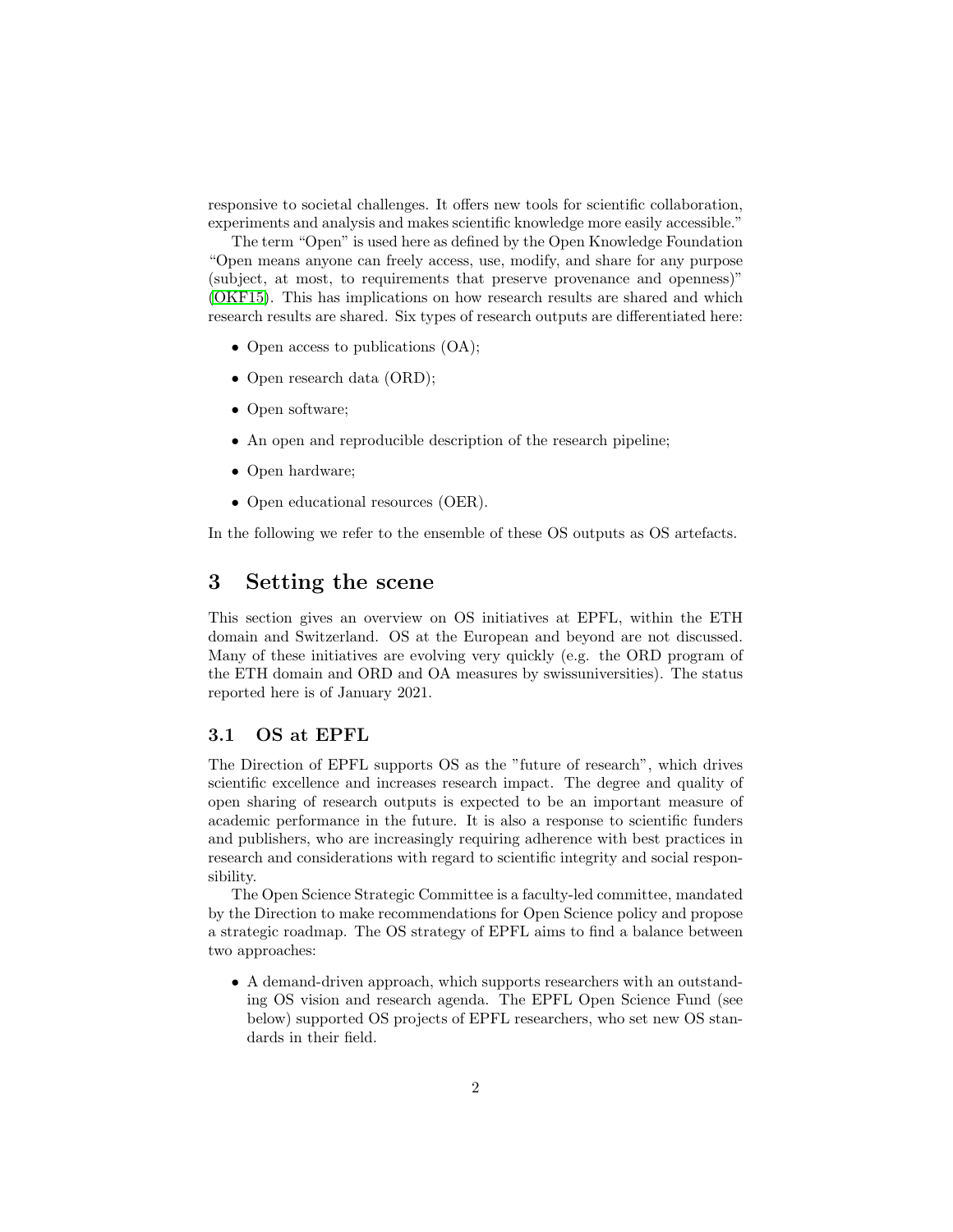• A supply-driven approach, which aims to develop services, infrastructure and practices that lower the barriers to engage in OS practices.

EPFL-wide actions to support the adoption of OS principles include the following:

- EPFL Open Science Fund: a 3 million program with two calls in 2018 and 2019, which supported the project of 18 "Open Science Champions" at EPFL [\(EPF20d\)](#page-12-2).
- EPFL Open Access policy [\(EPF20b\)](#page-12-3): it provides non-binding guidance (recommendations) for OA, notably for the use of Infoscience.
- Gold Open Access financial support [\(EPF20c\)](#page-12-4): it supports the publication of Gold OA publications in OA journals.
- OER at EPFL: The MOOC initiative at EPFL [\(EPF20a\)](#page-12-5) is a program for online courses to which already many ENAC researchers contribute. Switchtube [\(SWI20b\)](#page-13-0) allows sharing recordings of lectures. Furthermore, a call on open education resources is currently in the early stages of discussion at the EPFL-level. Such call would very likely not focus on classical MOOCs but on sharing various components of a course (lecture recordings, slides, exercises, ...) under CC-BY licenses.

#### 3.2 OS in the ETH domain

The ETH Board's interest in OS is focused on Open Research Data (ORD). In May 2020, it adopted a position in support of ORD [\(ETH20\)](#page-12-6). A series of support measures for ORD to be implemented in the ETH domain during the period 2021 to 2024 is currently planned. The measures will likely include the following:

- Coordination between ETH institutions and funding for the deployment of ORD infrastructure and services;
- Grants to support researchers in developing ORD practices in their communities;
- Development of training material and legal guidance;
- Reflections on improving career options for ORD professionals.

#### 3.3 OS at the national level

Swissuniversities is mandated by the SBFI to coordinate the development of OS at the national level. It is treated separately for OA and ORD. OA is more advanced, and a strategy [\(SS17\)](#page-13-1) as well as an action plan [\(Swi18\)](#page-13-2) and funding program [\(Swi20a\)](#page-13-3) are defined. For ORD, only a draft strategy has been circulated for consultation.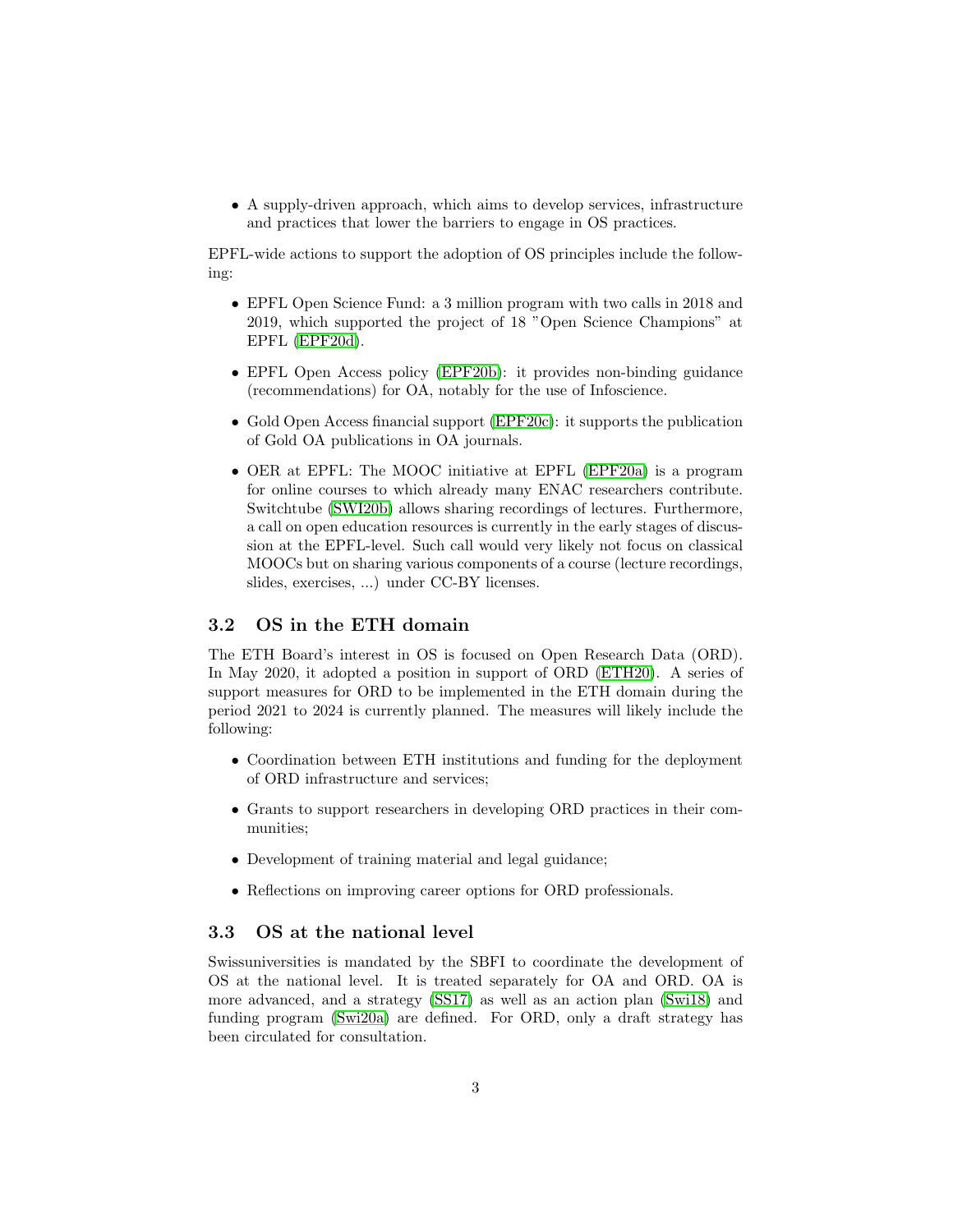## 4 Why fostering OS at ENAC?

At ENAC we support the adoption of OS principles in research, teaching and innovation and outline in the following the objectives behind this choice.

Research: We aim at making research openly accessible and reproducible in order to

- increase ENAC's visibility and impact on the research community;
- accelerate research processes and facilitate inter-, trans- and multi-disciplinary and collaborative research, which is a strategic goal of ENAC [\(Bin20\)](#page-12-7);
- make our young researchers competitive: OS will be the new norm and therefore it is essential for our young researchers to engage in it.

With the exception of OA, for which an institutional policy exist, the adoption of OS principles is a decision of the PI. OS principles are not imposed top-down but need to be endorsed by the PIs on a project-by-project basis. ENAC's role is to create an environment in which the adoption of OS principles is facilitated and valued.

Teaching: We aim at educating students of all levels on OS principles and opportunities:

- so that ENAC-educated professionals in the private or public sector have the know-how to accelerate open knowledge transfer from academia to practice;
- in order to make good use of OER during their studies and for life long learning;
- to be citizens who are aware about good principles for research funded with public money.

Innovation: ENAC researchers transfer technology to the society in many ways [\(Bar19\)](#page-12-8). The following tech transfer paths build on OS artefacts:

- open software and data platforms developed at ENAC, which are also used in the public and private sector (for examples see Section 6.6 in [\(Bar19\)](#page-12-8));
- knowledge transfer in the form of policy advice to governmental bodies;
- knowledge transfer through contributions to civil engineering standards.

Until today, there are no funding instruments that are dedicated to developing start-ups based on OS artefacts. As a result, ENAC start-ups were so far not built on OS artefacts. We aim at strengthening the knowledge transfer to the private and public sector on the basis of OS artefacts: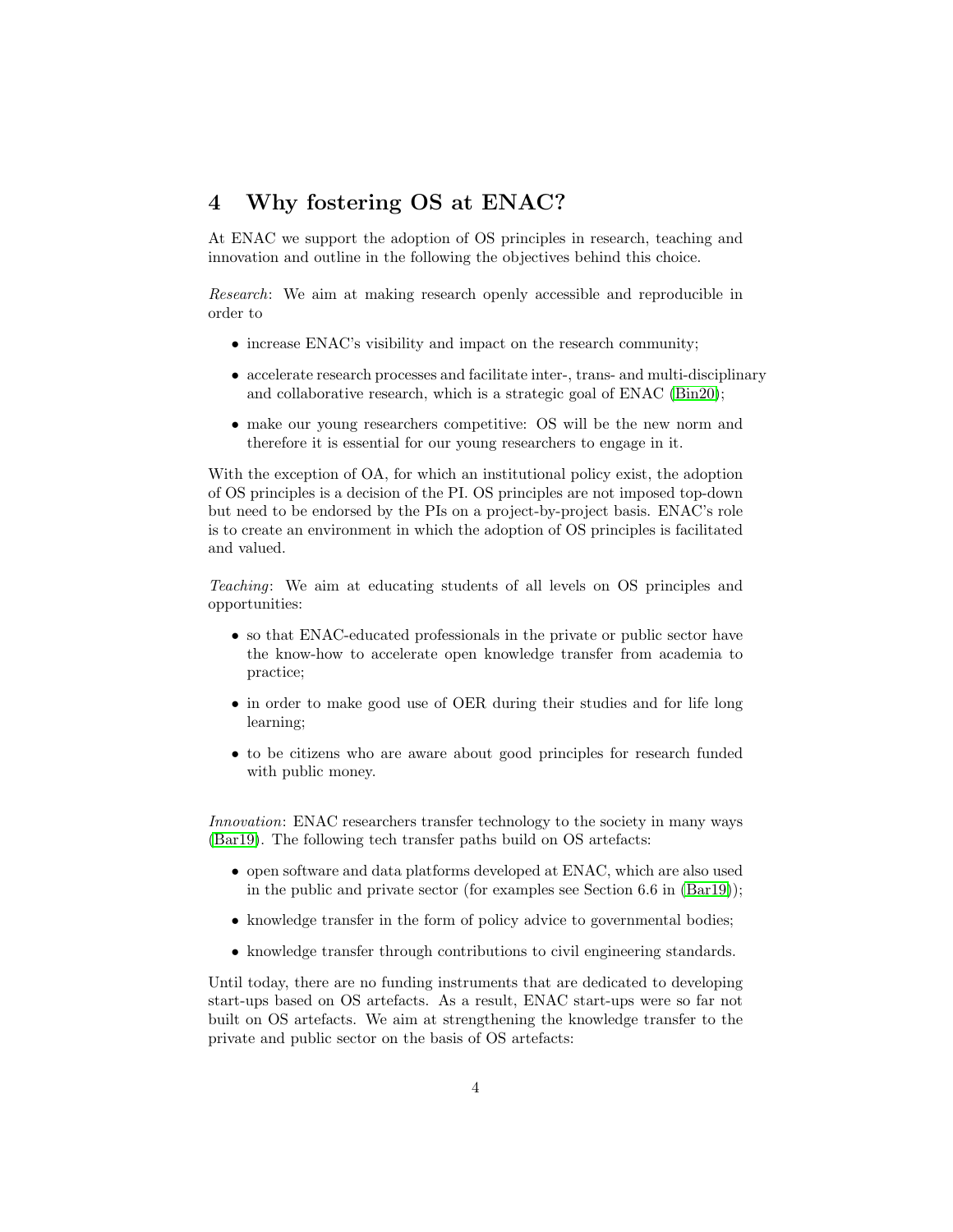- to increase the impact on ENAC's research on the private and public sector and to accelerate the tech transfer process;
- to take societal responsibility by sharing results openly that are of societal importance (e.g. sustainability challenges and climate change);
- explore new avenues of tech transfer on the basis of OS artefacts (e.g. within the association FUSTIC [\(ENA21\)](#page-12-9)).

## 5 OS goals for ENAC

The following OS goals for ENAC are proposed:

- to make visible and communicate actively OS artefacts by ENAC researchers,
- to make ENAC compliant with EPFL's OA policy;
- to include OS in Bachelor, Master and PhD education;
- to provide ENAC specific services and infrastructure that support the adoption of ORD principles;
- to support tech transfer on the basis of OS artefacts.

These goals and their implementation steps are outlined in more detail in the following.

### 5.1 Goal 1: Make visible and communicate actively OS open outputs by ENAC researchers

Engaging in OS means sharing research artefacts beyond the publication as described in Chapter [2](#page-0-0) [\(Eur20a\)](#page-12-10). It is ENAC's goal to acknowledge and showcase important OS contributions. ENAC will therefore collect information on all open outputs by ENAC researchers and help ENAC researchers to make these outputs visible. In addition, ENAC will evaluate the need for services to support OS artefacts (e.g. ORD, open software) over a defined lifecycle. ENAC will adopt the following implementation strategy to reach this goal:

- Include in the activity reports OS artefacts of all kind (OA, ORD, open software, OER, ...);
- Showcase OS artefacts of the ENAC community and their impact
	- Develop together with ENAC communication a way to display the overall ENAC OS output information through the ENAC webpage and highlight outstanding OS contributions (including MOOCs developed by ENAC researchers);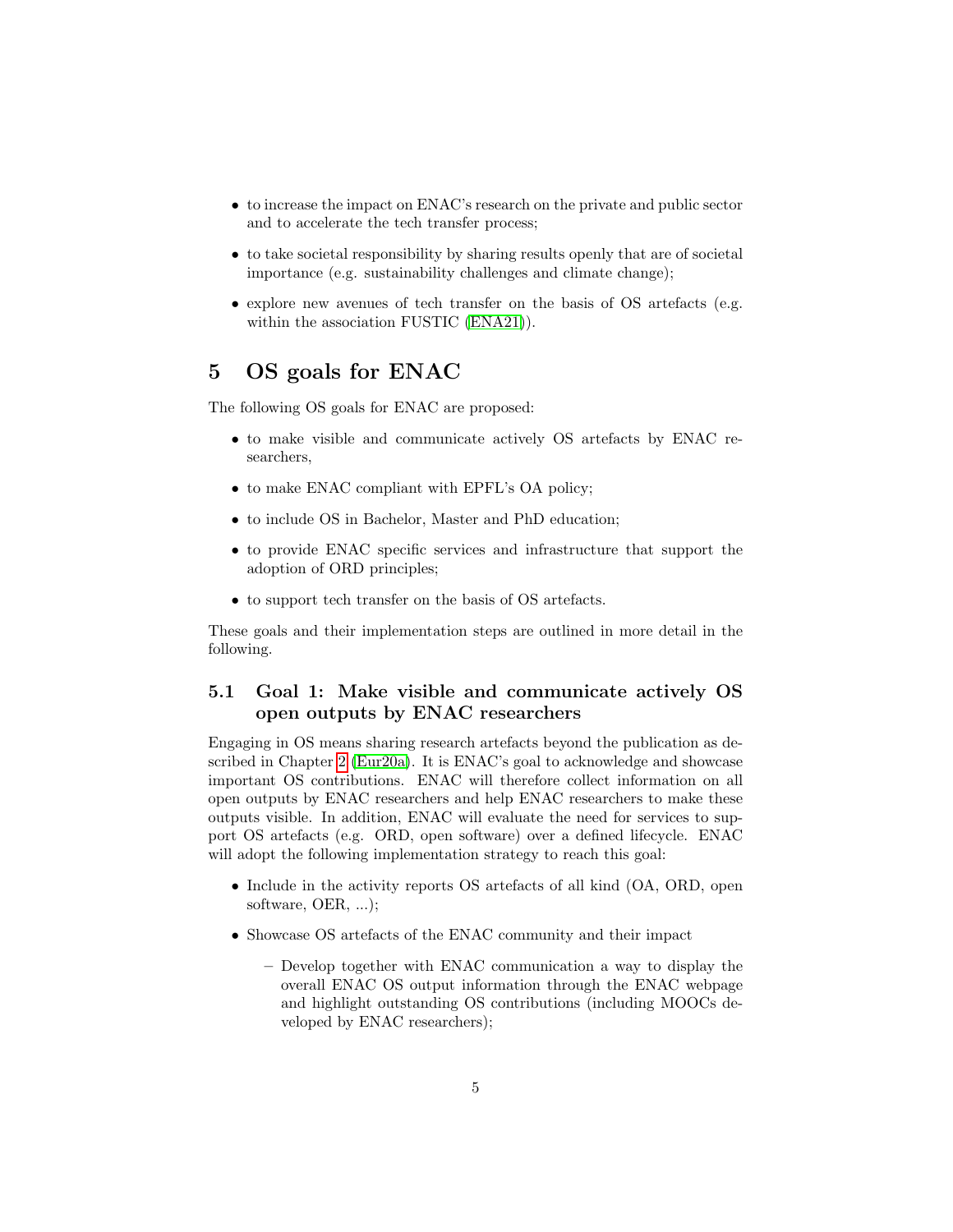- Develop solutions to showcase specific ORD artifacts simply and effectively through web applications.
- Evaluate the need for ENAC-IT4Research services for supporting OS artefacts over their lifecycle (in particular ORD and open software); Develop these services based on a sustainable cost model.

#### 5.2 Goal 2: Make all ENAC publications OA by 2024

The Swiss OA Strategy [\(SS17\)](#page-13-1) has the objective that by 2024 the entire<sup>[1](#page-5-0)</sup> scholarly publication activity in Switzerland should be OA. As a member of swissuniversities, which adopted the strategy, EPFL and in turn ENAC should work towards this objective.

As with the adoption of OS principles in general, the choice of the publication approach (and therefore the journal) is the PI's choice and this list only for orientation among the various OA approaches. The freedom in choice is important as in many fields the most prestigious journals are unfortunately not journals that shine with regard to "openness". The various publication approaches can be ranked according to "openness" as follows:

- The best approach is to publish in such a way that the article can be read and reused freely (CC-BY licence or equivalent) and immediately. This corresponds to Gold OA, Green OA with no embargo period, or Platinum OA.
- The second best approach corresponds to Green OA as above, but with a (short) embargo period.
- The third approach is a publication that can be read freely but reuse is associated with charges. Some publishers claiming to do Gold OA do that, but this is not considered OA and is not compliant with SNSF or EU rules.

For ENAC to reach this goal, the following should take place:

- Building on Goal 1, evaluate in the ENAC activity report what proportion of ENAC publications can be made OA by relying on the above mechanisms.
- Calculate the additional financial cost (e.g. APC not covered by other measure, support to Diamond OA platforms) that would be required to make all possible publications OA.
- Inform and support researchers in using OA measures available to individual researchers and communities (see Appendix [B\)](#page-14-0).
- Support individual researchers to improve their own OA score by making their most important publications OA retrospectively. Use for example [SNSF's OA checking tool](http://www.snsf-oa-check.ch/) (checks publications from 2015 onwards).

<span id="page-5-0"></span><sup>&</sup>lt;sup>1</sup>In the implementation of the strategy, this is expected to be around 80% of all publication.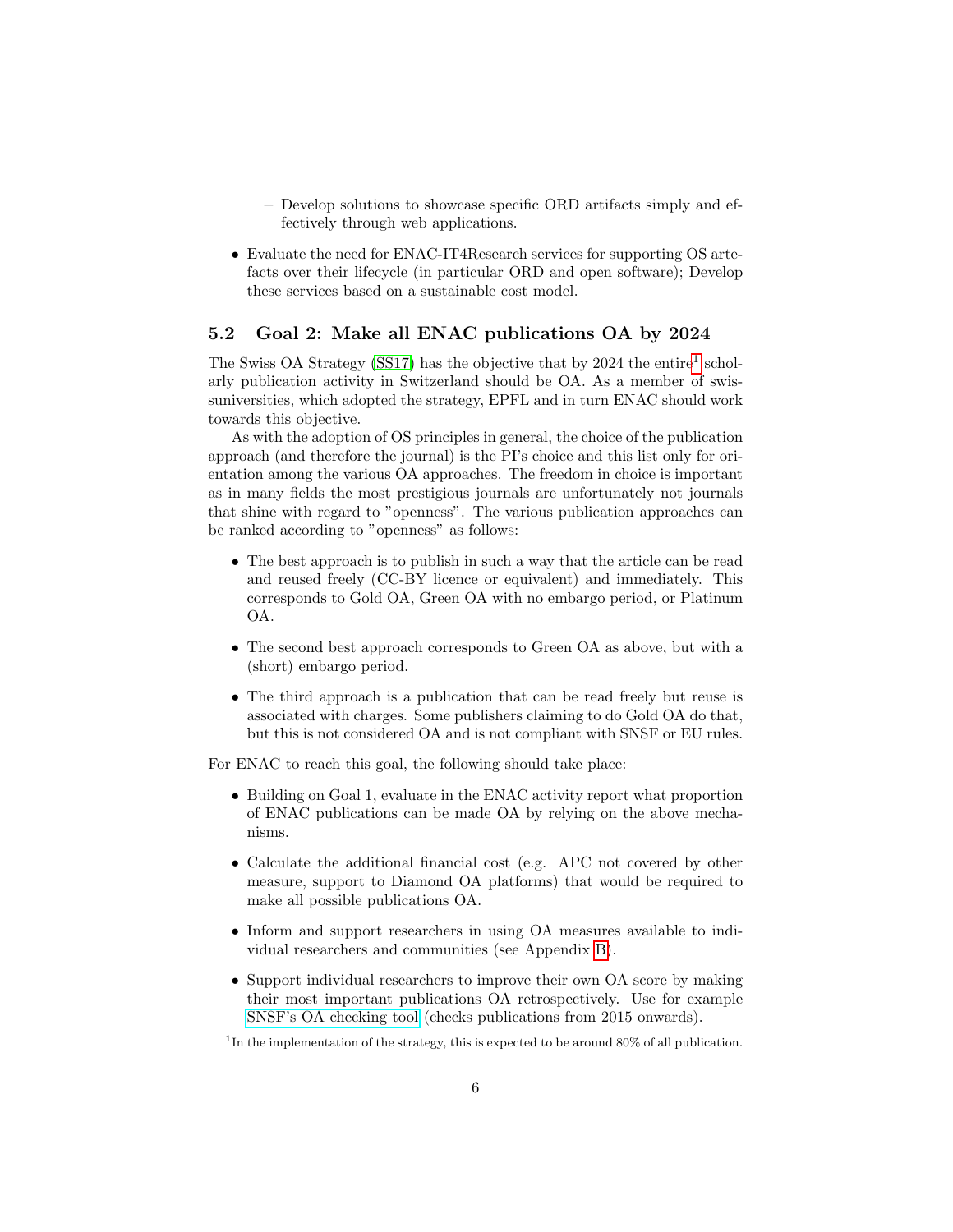#### 5.3 Goal 3: OS in Education

We expect that OS will influence many aspects of our students' education as well as profession, be it inside or outside academia. ENAC's education should therefore prepare students to contribute to and take advantage of OS during the various stages of their career:

- ENAC students of all levels should be made aware of the potential impact of OS to society at large, and the promises that are related to OS (e.g. effective use of public money, open access to knowledge created through public money, ...)
- ENAC students of all levels should know about the large range of open educational resources (OER). This knowledge will also be useful in lifelong learning, be it a formal continuing education program or informal learning by taking single online courses.
- ENAC students who carry out research work should know about the mechanisms of OS and master key tools that foster OS practices. This will help them conduct excellent research and advance their career using the tools and practices of open science.
- ENAC students who will work in the private, public, or non-profit sector, should be prepared to work with open data, software, publications and other open research outputs as part of their professional practice. This is for three reasons:
	- 1. For OS to be an accelerator of knowledge transfer from academia to practice, OS practices need to be understood on both sides, i.e., also on the professional practice side.
	- 2. As AI will increasingly be used to solve standard problems, it is likely that applied research, in a way that integrates OS artefacts, will become more and more important in professional practice.
	- 3. Some professionals, e.g., in federal offices, might be involved in allocating resources to research projects. Knowledge on OS principles are necessary to design research contracts in a way that best serves society.

To achieve these goals, OS aspects should be included in the Bachelor, Master and PhD curricula. A first list of topics to be covered is proposed in Appendix [C.](#page-14-1) To discuss within ENAC how OS can be anchored within the various curricula, the following steps are proposed:

- Discuss with the Associate Dean of Education and the section directors
	- which OS principles should be taught within ENAC's curricula,
	- in which course modules they could be best integrated or design courses that address such topics,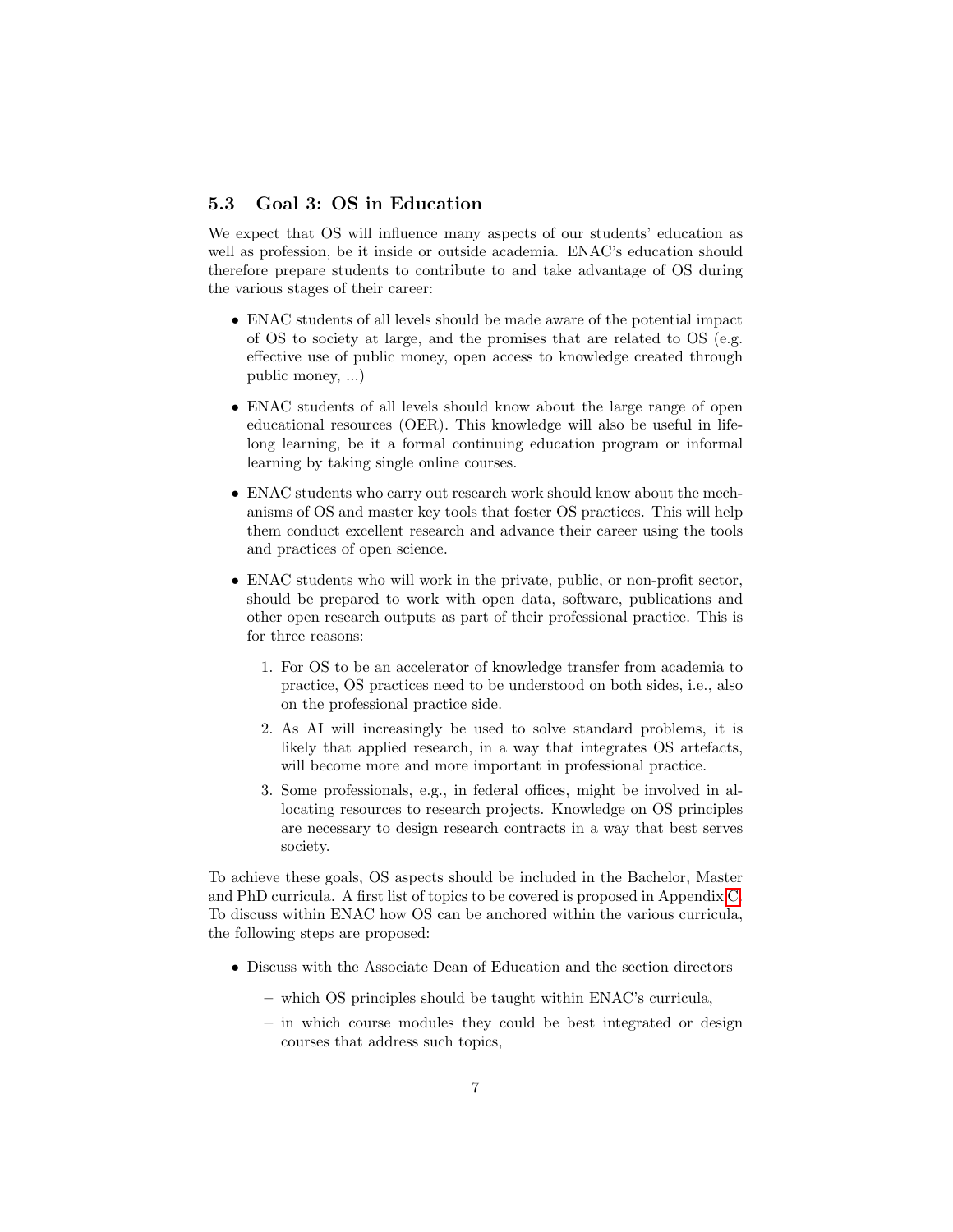- how the use of OER (including OS literature and MOOCs developed by ENAC faculty) can be promoted within ENAC courses.
- Encourage ENAC's PhD students to take courses on OS that are offered by EPFL services;

### 5.4 Goal 4: Provide ENAC specific services that support the adoption of ORD principles

ENAC researchers who are looking to improve their research data management (RDM) practices and to open their data, should be able to build on domainrelevant, easy-to-use yet powerful services and infrastructure for their entire data lifecycle (see Appendix [A\)](#page-13-4). ENAC's goal is to lower the technical barriers to good RDM and ORD practices, by supporting researchers in using existing services and working towards making them interoperable. To implement this goal, the following steps are proposed:

- Contribute to the development of OS infrastructure and services within EPFL:
	- Accompagny from the beginning the discussions around data infrastructure and software needs within EPFL to encourage the deployment of solutions that serve ENAC researchers well;
	- Wherever possible, do not operate infrastructure ourselves but ensure access to shared facilities and give input to the design of new EPFL infrastructure so that they are useful to ENAC researchers.
- Develop ENAC-IT4Research services that
	- develop services that make complex data sets visable, discoverable and exploitable (see also Goal 1).
	- support the adoption of open software, open research data and reproducible workflows;
	- support data valorisation and exploitation through ML techniques;
	- explore a strategic partnership with SDSC to provide ENAC researcher the infrastructure and data management tools needed for ORD and get access to machine learning competences;
- Goals with regard to clusters/centers:
	- accompany from the beginning the discussions around data infrastructure and software needs;
	- ensure that data management structures are adopted that are suitable for trans-disciplinary projects and collaborative projects;
	- develop approaches to link various data sets and make these complex data sets discoverable (see also Goal 1).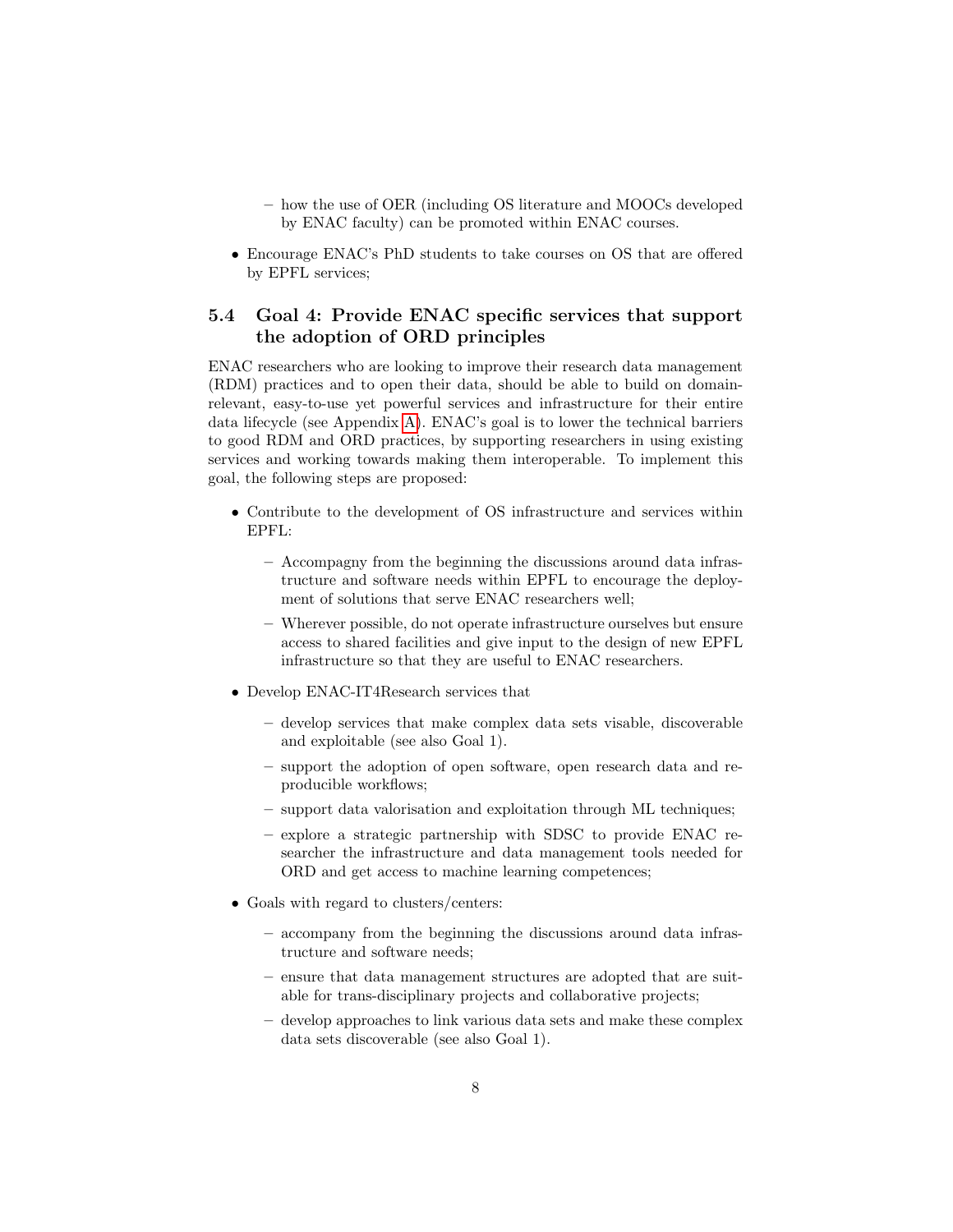#### 5.5 Goal 5: Support tech transfer on the basis of OS artefacts

It is expected that in particular the clusters and CLIMACT generate significant OS artefacts of high societal relevance. It is ENAC's goal to increase and accelerate the tech transfer on the basis of these OS artefacts and to communicate actively on this tech transfer. The following implementation strategy is envisaged:

- Communicate actively on ENAC's OS artefacts that are used in the private and public sector;
- Develop with the clusters an approach on how to promote OS in collaborations with the private and public sector;
- Investigate founding associations to ensure the long-term support of opensource software.

## 6 Strategic foci per year and goal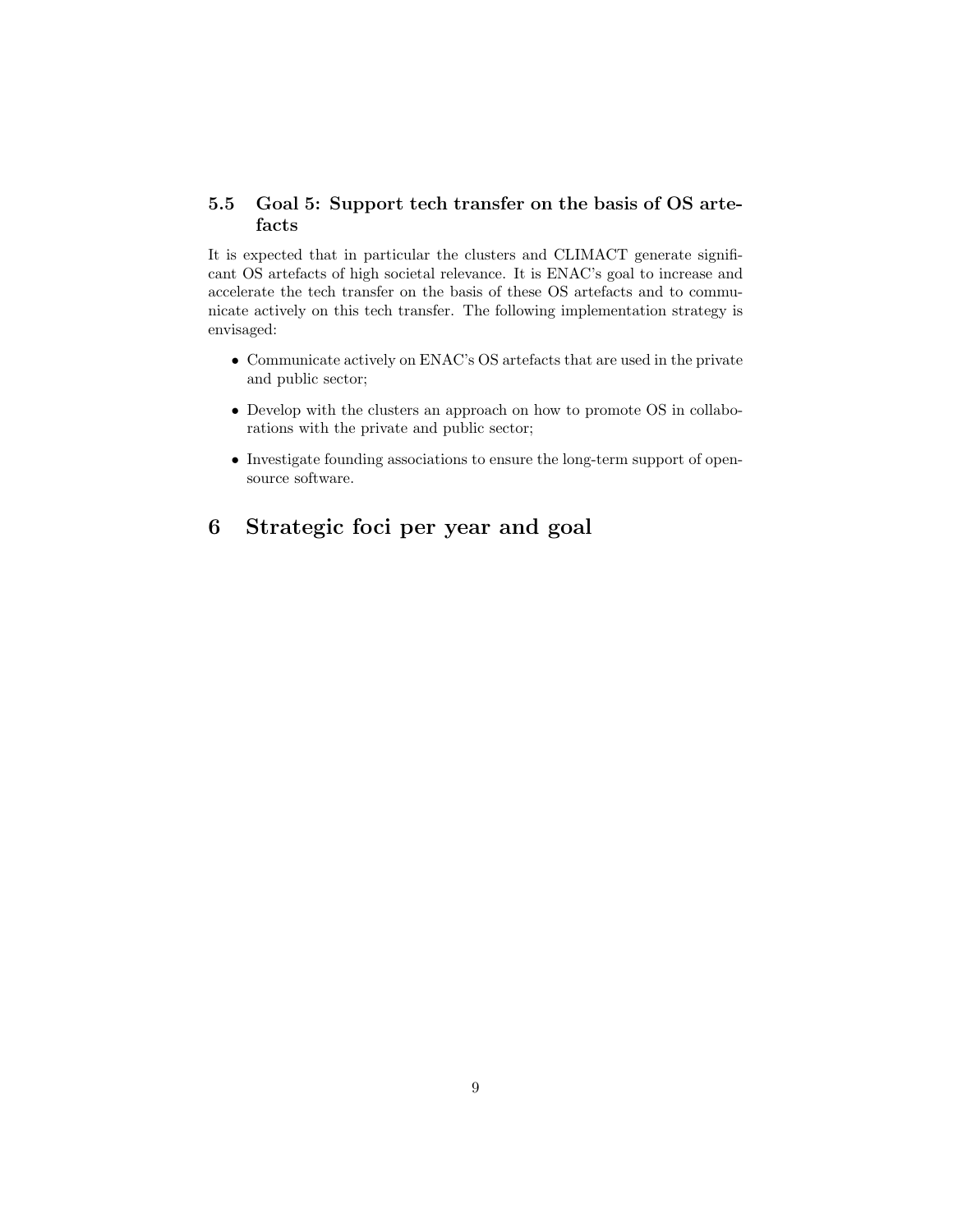| Focus on data valorisation of<br>clusters & CLIMACT and OS in<br>education<br>2023                            | • Evaluate development of OS<br>outputs over last three years.                                                                                                                                                                                                                                                                                                                                                                                                                                                                                                                           | · Design measures to improve<br>OA policy compliancy if neces-<br>sary and evaluate ENAC's per-<br>formance wrt OA; |
|---------------------------------------------------------------------------------------------------------------|------------------------------------------------------------------------------------------------------------------------------------------------------------------------------------------------------------------------------------------------------------------------------------------------------------------------------------------------------------------------------------------------------------------------------------------------------------------------------------------------------------------------------------------------------------------------------------------|---------------------------------------------------------------------------------------------------------------------|
| clusters and creating visibility<br>Focus on data management of<br>for ENAC's data<br>2022                    | · Showcasing: Improve pipeline<br>Develop (based on analysis of<br>facing with relevant databases<br>and platforms such as Zenodo,<br>Github, Renku,  should be<br>needs from previous year) a<br>that is continuously fed<br>through automated pipelines;<br>mated data collection, by inter-<br>sustainable cost model ENAC-<br>porting OS artefacts over their<br>write a news article on OS<br>Activity report: include auto-<br>IT4Research services for sup-<br>outputs of ENAC in general<br>lifecycle and implement it.<br>a particular OS output;<br>considered:                | · Design measures to improve<br>OA policy compliancy;                                                               |
| artefacts visible and offer-<br>Focus on making ENAC's OS<br>ing services through ENAC-<br>T4Research<br>2021 | • Collect information on OS arte-<br>artefacts at ENAC; develop a<br>put through activity reports of<br>pipeline how this webpage can<br>be continuously fed (e.g. in-<br>page that is dedicated to OS<br>tions on setting up a web-<br>porting OS artefacts over their<br>facts in activity report of labo-<br>Work in ENAC communica-<br>laboratories; during the year:<br>Evaluate the need for ENAC-<br>lifecycle (in particular ORD<br>form to be completed by ENAC<br>IT4Research services for sup-<br>and open software).<br>researchers);<br>ratories;<br>$\bullet$<br>$\bullet$ | $\bullet$ Evaluate OA situation.                                                                                    |
| strategy and strategy for ENAC-<br>Focus on development of OS<br>IT4Research<br>2020                          | explore the<br>impact of transformative agree-<br>ments on OA to ENAC's pub-<br>Housekeeping OA<br>lication).                                                                                                                                                                                                                                                                                                                                                                                                                                                                            |                                                                                                                     |
| Focus                                                                                                         | 듾<br>outputs<br>Recog-<br>$_{\rm{Goal}}$<br>open<br>nise                                                                                                                                                                                                                                                                                                                                                                                                                                                                                                                                 | ä<br>strategy<br>$\begin{array}{c}\n\text{Adopt} \\ \text{OA}\n\end{array}$<br>$_{\rm{Goal}}$                       |

Table 1: Proposed implementation timeline for OS at ENAC strategy Table 1: Proposed implementation timeline for OS at ENAC strategy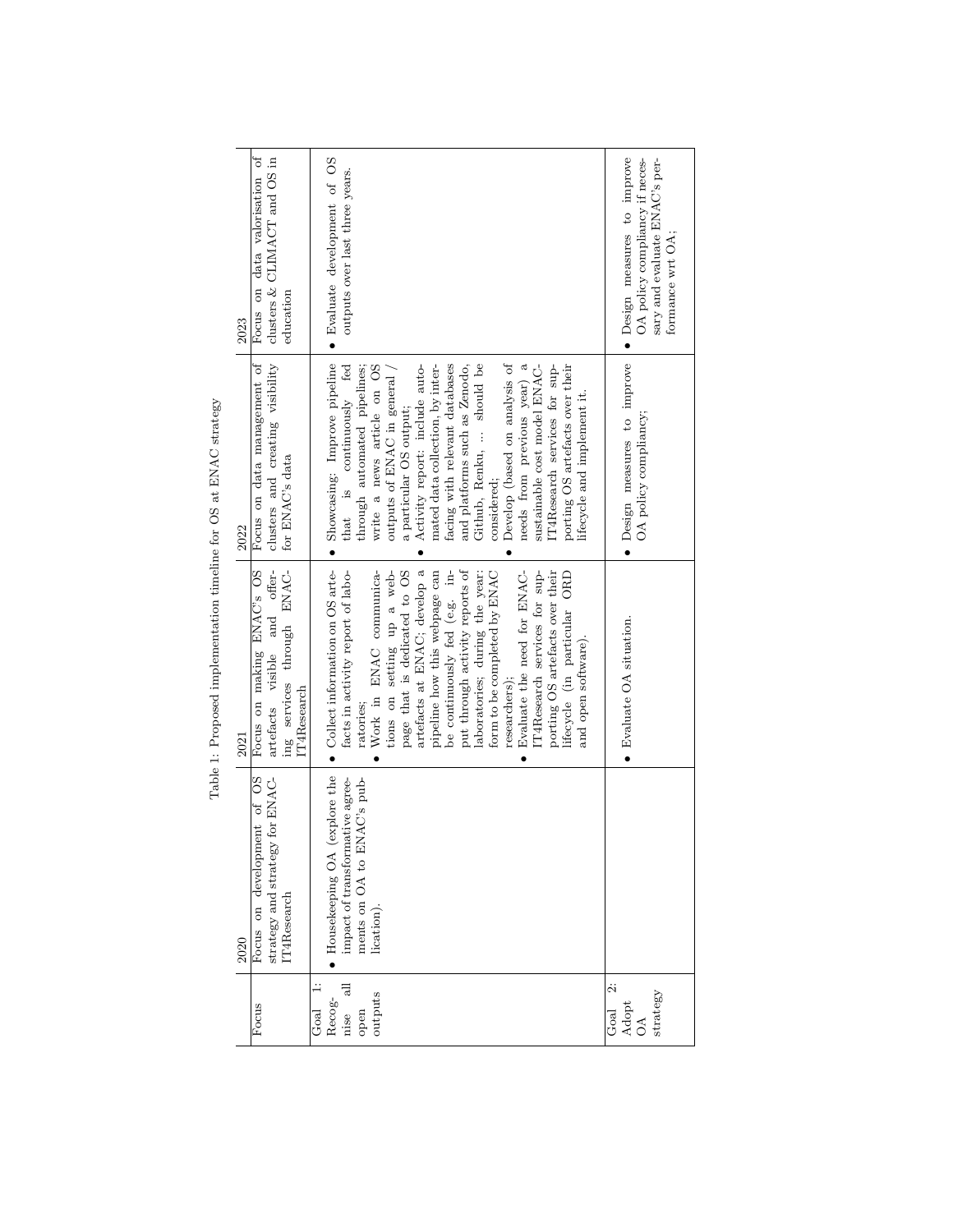| 2023 | $\bullet$ If there is an agreement that<br>ENAC education: Continue<br>OS should be included in<br>$\sin$<br>Bachelor and Master level.<br>implementing modules | $\bullet$ Accompagny data management<br>• Support ENAC clusters and<br>CLIMACT wrt data valorisa-<br>Encourage and coordinate par-<br>ticipation in ORD calls of swis-<br>of big ENAC cluster projects;<br>tion and visualisation;<br>suniversities.                                                                                                                                                                                                                                                                                                                                               |
|------|-----------------------------------------------------------------------------------------------------------------------------------------------------------------|----------------------------------------------------------------------------------------------------------------------------------------------------------------------------------------------------------------------------------------------------------------------------------------------------------------------------------------------------------------------------------------------------------------------------------------------------------------------------------------------------------------------------------------------------------------------------------------------------|
| 2022 | $\bullet$ If there is an agreement that<br>OS should be included in<br>ENAC education: Implement<br>first modules on Bachelor and<br>Master level.              | ENAC-<br>Develop (potentially with<br>· Obtain feedback on ENAC-<br>IT4Researchservices and ad-<br>plore and exploit the complex<br>Accompagny data management<br>SDSC) ways to showcase, ex-<br>datasets of ENAC (in particu-<br>lar datasets generated within<br>Encourage and coordinate par-<br>ticipation in ORD calls of swis-<br>of big ENAC cluster projects;<br>clusters and CLIMACT);<br>just offer if necessary;<br>IT4Researchservices;<br>$\frac{1}{2}$<br>suniversities;<br>Scale<br>$\bullet$<br>$\bullet$<br>$\bullet$                                                             |
| 2021 | • Launch discussion on OS of ed-<br>ucation with Assoc. Dean for<br>Education and Section direc-<br>tors.                                                       | Advise on RDM plans for big<br>• Implement ENAC IT4research<br>Explore potential of a strate-<br>take a decision on whether this<br>collect lessons learnt for big<br>strategy and carry out a first<br>$\overline{d}$<br>gic partnership with SDSC and<br>Accompagny post-doc cluster<br>ENAC cluster projects and<br>Encourage and coordinate par-<br>grants through the data cycle;<br>ticipation in ORD calls of ETH<br>should be pursued further;<br>Support clusters and<br>ENAC cluster projects;<br>MACT in data aspects;<br>few projects;<br>CLIMACT:<br>domain<br>$\bullet$<br>$\bullet$ |
| 2020 |                                                                                                                                                                 | for data sci-<br>for offering<br>the ENAC community to use<br>$\begin{tabular}{ll} \textbf{Define the corner stones of astrategies partnership betweenENAC and SDSC;}\\ \textbf{D} (A) & \text{D} (B) & \text{D} (B)\\ \textbf{D} (C) & \text{D} (D) & \text{D} (D)\\ \textbf{D} (D) & \text{D} (D) & \text{D} (D)\\ \textbf{D} (D) & \text{D} (D) & \text{D} (D)\\ \textbf{D} (D) & \text{D} (D) & \text{D} (D)\\ \textbf{D} (D) & \text{D} (D) & \text{D} (D)\\ \textbf{D} (D) & \text{D} (D) &$<br>entist position and<br>ENAC IT4research;<br>$\bullet$ Develop a strategy<br>Renku.           |
|      | OS in ed-<br>$\ddot{\circ}$<br>ucation<br>Goal                                                                                                                  | $\ddot{ }$<br>Support<br>$_{\rm{cod}}$<br>ORD                                                                                                                                                                                                                                                                                                                                                                                                                                                                                                                                                      |

Table 1: Proposed implementation timeline for OS at ENAC strategy Table 1: Proposed implementation timeline for OS at ENAC strategy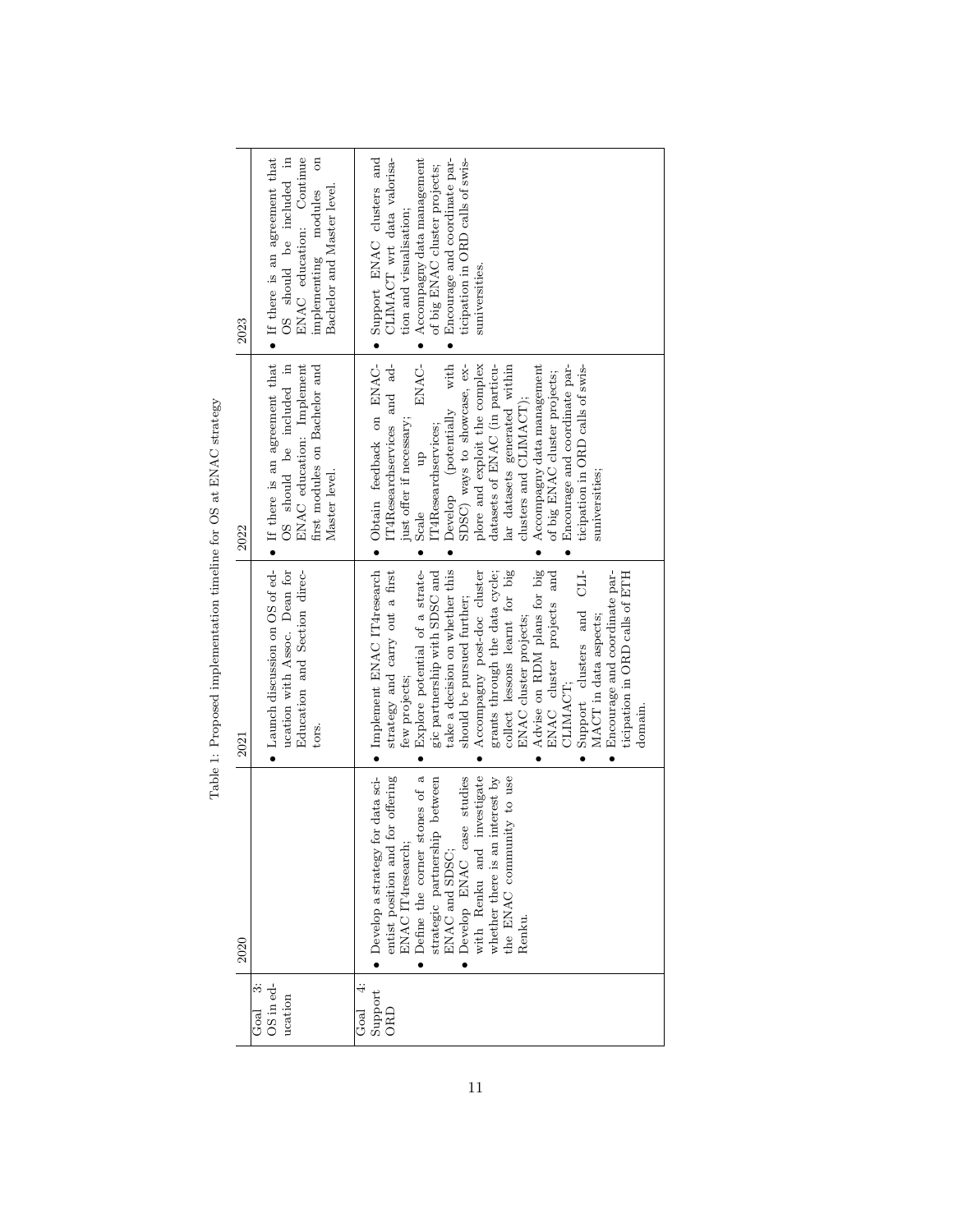| 2023 | approach on how to promote<br>• Develop with the clusters an<br>OS in collaborations with the<br>private and public sector.                                                         |
|------|-------------------------------------------------------------------------------------------------------------------------------------------------------------------------------------|
| 2022 |                                                                                                                                                                                     |
| 2021 | actively on $\bullet$ Investigate for a specific case<br>association could be helpful to<br>whether the foundation of an<br>nsure the long-term support of<br>open-source software. |
| 2020 | INAC's OS artefacts that are<br>and public<br>used in the private<br>Communicate<br>sector.                                                                                         |
|      | upport<br>ೊ<br>ನಡ<br>rtefacts<br>transfer<br>of OS<br>ech                                                                                                                           |

Table 1: Proposed implementation timeline for OS at ENAC strategy Table 1: Proposed implementation timeline for OS at ENAC strategy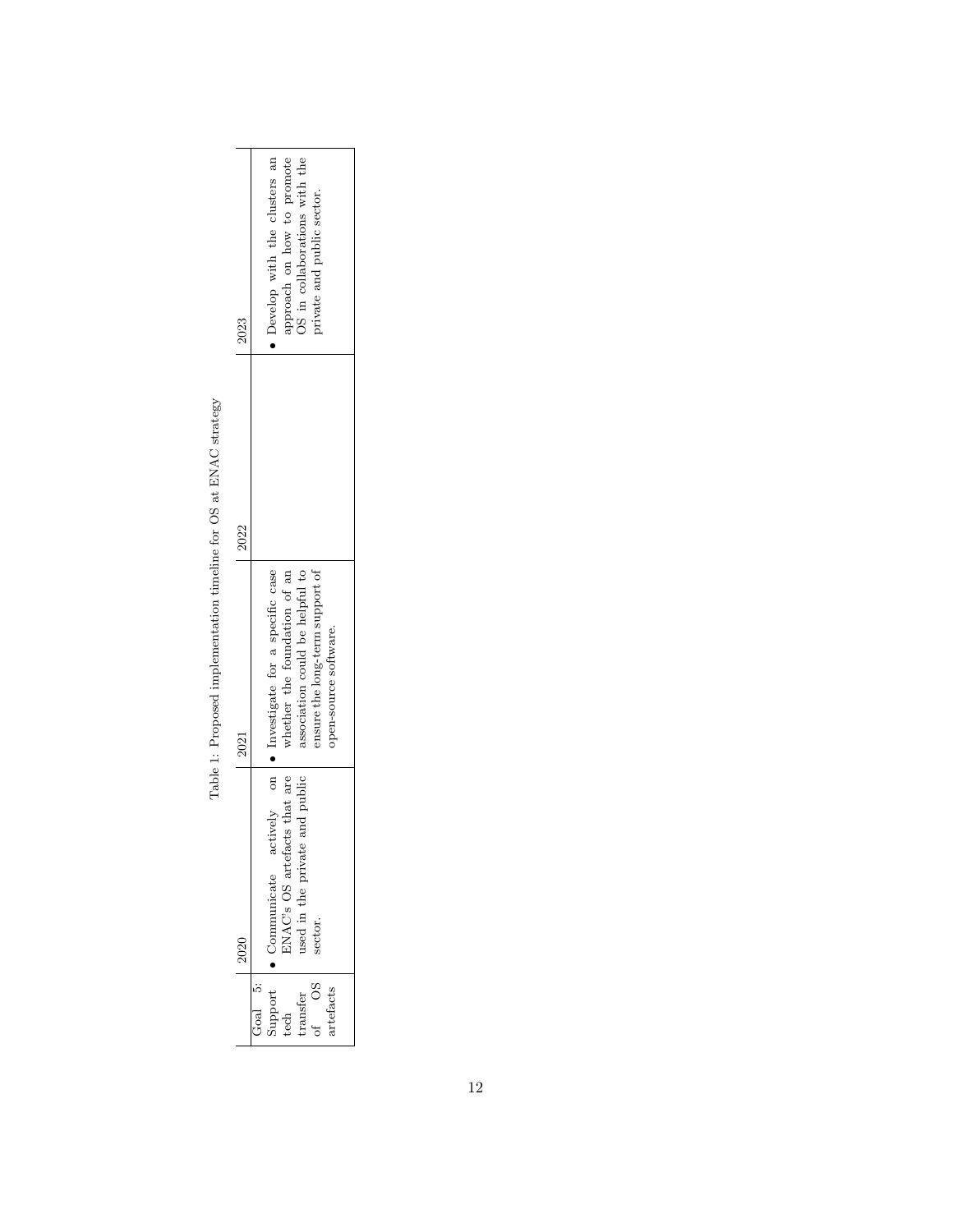### References

- <span id="page-12-8"></span>[Bar19] BARRY, A: ENAC self-assessment report Audit 2019 – Volume 2019. 2019
- <span id="page-12-7"></span>[Bin20] BINDER, Claudia: ENAC Strategy 2020-2023. [https:](https://www.epfl.ch/schools/enac/wp-content/uploads/2020/12/ENAC_GA_PLENARY_2020.pdf) [//www.epfl.ch/schools/enac/wp-content/uploads/2020/12/](https://www.epfl.ch/schools/enac/wp-content/uploads/2020/12/ENAC_GA_PLENARY_2020.pdf) [ENAC\\_GA\\_PLENARY\\_2020.pdf](https://www.epfl.ch/schools/enac/wp-content/uploads/2020/12/ENAC_GA_PLENARY_2020.pdf). Version: 2020
- <span id="page-12-0"></span>[EC 20] EC European Commission: Open Science - Shaping Europe's digital future. [https://ec.europa.eu/digital-single-market/en/](https://ec.europa.eu/digital-single-market/en/open-science) [open-science](https://ec.europa.eu/digital-single-market/en/open-science). Version: 2020
- <span id="page-12-9"></span>[ENA21] ENAC: Association Future Sustainable Territories, Infrastructure and Cities (FUSTIC). [https://www.epfl.ch/schools/](https://www.epfl.ch/schools/enac/homepage-enac/sustainability-challenges/fustic_en/) [enac/homepage-enac/sustainability-challenges/fustic\\_en/](https://www.epfl.ch/schools/enac/homepage-enac/sustainability-challenges/fustic_en/). Version: 2021
- <span id="page-12-5"></span>[EPF20a] EPFL Center for Digital Education: MOOCs production. [https://www.epfl.ch/education/educational-initiatives/](https://www.epfl.ch/education/educational-initiatives/cede/moocproduction/production/) [cede/moocproduction/production/](https://www.epfl.ch/education/educational-initiatives/cede/moocproduction/production/). Version: 2020
- <span id="page-12-3"></span>[EPF20b] EPFL Lex 3.5.1: EPFL OA policy. [https://www.epfl.ch/about/](https://www.epfl.ch/about/overview/wp-content/uploads/2019/09/LEX-3.5.1_EN.pdf) [overview/wp-content/uploads/2019/09/LEX-3.5.1\\_EN.pdf](https://www.epfl.ch/about/overview/wp-content/uploads/2019/09/LEX-3.5.1_EN.pdf). Version: 2020
- <span id="page-12-4"></span>[EPF20c] EPFL Library: Gold Open Access financial support. [https://www.](https://www.epfl.ch/campus/library/services/services-researchers/gold-open-access-financiel-support/) [epfl.ch/campus/library/services/services-researchers/](https://www.epfl.ch/campus/library/services/services-researchers/gold-open-access-financiel-support/) [gold-open-access-financiel-support/](https://www.epfl.ch/campus/library/services/services-researchers/gold-open-access-financiel-support/). Version: 2020
- <span id="page-12-2"></span>[EPF20d] EPFL Open Science Initiative: EPFL Open Science Champions. <https://www.epfl.ch/research/open-science/champions/>. Version: 2020
- <span id="page-12-6"></span>[ETH20] ETH Board: Open Research Data Position of the ETH Domain. [https://www.ethrat.ch/sites/default/files/ORD\\_](https://www.ethrat.ch/sites/default/files/ORD_Position_ETH_Domain.pdf) [Position\\_ETH\\_Domain.pdf](https://www.ethrat.ch/sites/default/files/ORD_Position_ETH_Domain.pdf). Version: 2020
- <span id="page-12-10"></span>[Eur20a] European Commission: Next-generation metrics: Responsible metrics and evaluation for open science. [https://ec.europa.eu/](https://ec.europa.eu/research/openscience/pdf/report.pdf) [research/openscience/pdf/report.pdf](https://ec.europa.eu/research/openscience/pdf/report.pdf). Version: 2020
- <span id="page-12-11"></span>[Eur20b] European Commission: Open Research Europe. [https://](https://open-research-europe.ec.europa.eu) [open-research-europe.ec.europa.eu](https://open-research-europe.ec.europa.eu). Version: 2020
- <span id="page-12-1"></span>[OKF15] OKF Open Knowledge Foundation: The Open Definition. <https://opendefinition.org/>. Version: 2015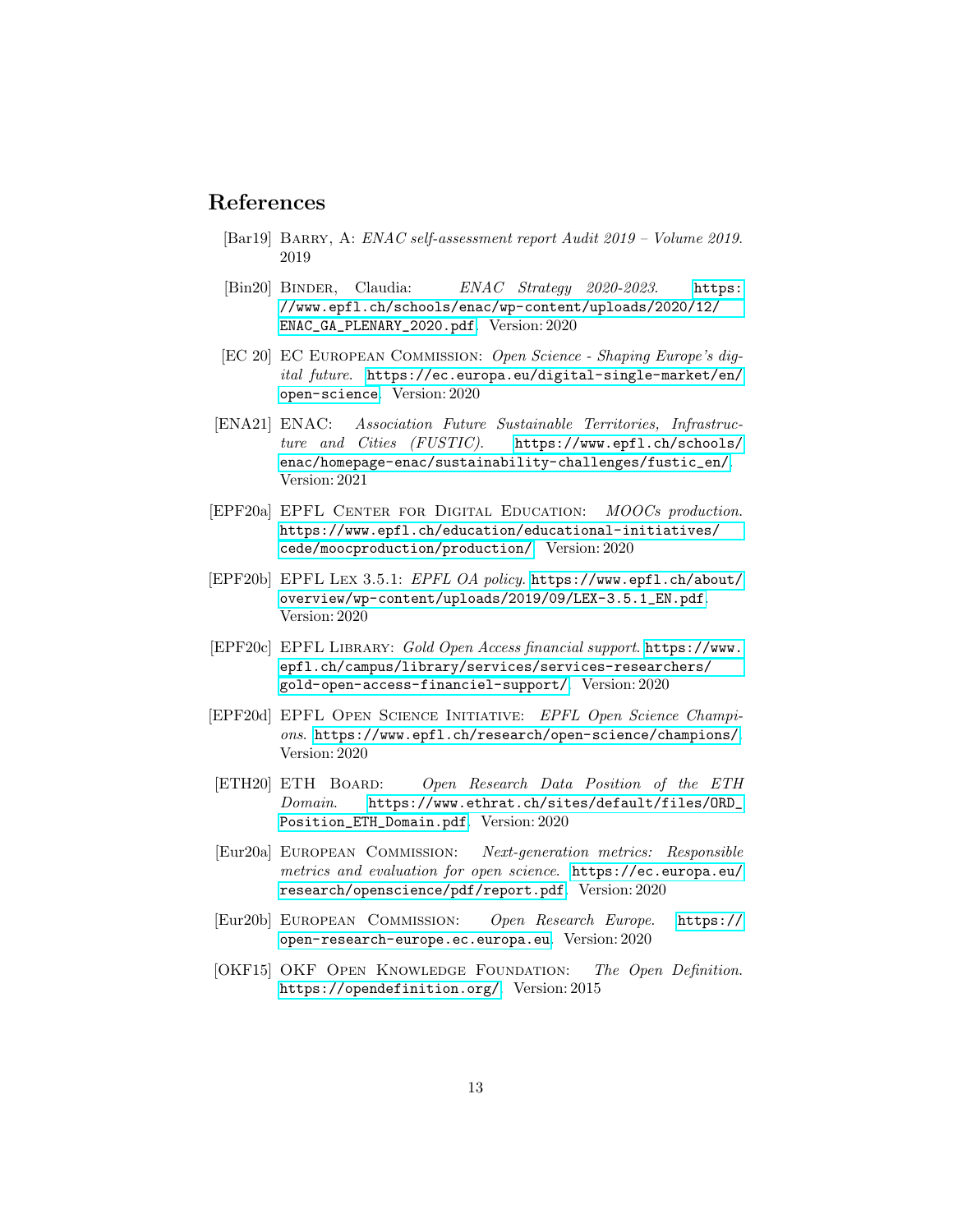- <span id="page-13-1"></span>[SS17] Swissuniversities ; Swiss National Science Foundation: Swiss National Strategy on Open Access. [https:](https://www.swissuniversities.ch/fileadmin/swissuniversities/Dokumente/Hochschulpolitik/Open_Access/Open_Access_strategy_final_e.pdf) [//www.swissuniversities.ch/fileadmin/swissuniversities/](https://www.swissuniversities.ch/fileadmin/swissuniversities/Dokumente/Hochschulpolitik/Open_Access/Open_Access_strategy_final_e.pdf) [Dokumente/Hochschulpolitik/Open\\_Access/Open\\_Access\\_](https://www.swissuniversities.ch/fileadmin/swissuniversities/Dokumente/Hochschulpolitik/Open_Access/Open_Access_strategy_final_e.pdf) [strategy\\_final\\_e.pdf](https://www.swissuniversities.ch/fileadmin/swissuniversities/Dokumente/Hochschulpolitik/Open_Access/Open_Access_strategy_final_e.pdf). Version: 2017
- <span id="page-13-2"></span>[Swi18] SWISSUNIVERSITIES: Stratégie nationale suisse sur l'Open Access - Plan d'action. [https://www.swissuniversities.ch/](https://www.swissuniversities.ch/fileadmin/swissuniversities/Dokumente/Hochschulpolitik/Open_Access/Plan_d_action-f.pdf) [fileadmin/swissuniversities/Dokumente/Hochschulpolitik/](https://www.swissuniversities.ch/fileadmin/swissuniversities/Dokumente/Hochschulpolitik/Open_Access/Plan_d_action-f.pdf) [Open\\_Access/Plan\\_d\\_action-f.pdf](https://www.swissuniversities.ch/fileadmin/swissuniversities/Dokumente/Hochschulpolitik/Open_Access/Plan_d_action-f.pdf). Version: 2018
- <span id="page-13-3"></span>[Swi20a] Swissuniversities: Open Science Program I (2021-2024): Phase A - Open Access Implementation Plan. [https:](https://www.swissuniversities.ch/fileadmin/swissuniversities/Dokumente/Organisation/SUK-P/SUK_P-2/PgB_OpenScience_-_Implementation_Phase_A_2021-2024_published.pdf) [//www.swissuniversities.ch/fileadmin/swissuniversities/](https://www.swissuniversities.ch/fileadmin/swissuniversities/Dokumente/Organisation/SUK-P/SUK_P-2/PgB_OpenScience_-_Implementation_Phase_A_2021-2024_published.pdf) [Dokumente/Organisation/SUK-P/SUK\\_P-2/PgB\\_OpenScience\\_](https://www.swissuniversities.ch/fileadmin/swissuniversities/Dokumente/Organisation/SUK-P/SUK_P-2/PgB_OpenScience_-_Implementation_Phase_A_2021-2024_published.pdf) [-\\_Implementation\\_Phase\\_A\\_2021-2024\\_published.pdf](https://www.swissuniversities.ch/fileadmin/swissuniversities/Dokumente/Organisation/SUK-P/SUK_P-2/PgB_OpenScience_-_Implementation_Phase_A_2021-2024_published.pdf). Version: 2020
- <span id="page-13-0"></span>[SWI20b] SWITCHTUBE: Academic video sharing. [https://tube.switch.](https://tube.switch.ch/) [ch/](https://tube.switch.ch/). Version: 2020

### <span id="page-13-4"></span>A Data management lifecycle needs

- Data management platforms for relevant types of data, input standards and metadata (e.g. imaging data, source code, etc.);
- Connection of data, source code and computing environments to facilitate data reuse and reproducible (e.g. renku);
- Specialised computing infrastructure for big data and high performance computing, when needed;
- Long-term archival services;
- Open/sharing platforms, that make data visible, discoverable, and provide FAIR services (findable, accessible, indexable and reusable);
- Visualisation and advanced analytic services, including using ML.
- Laboratory information management systems and other data input services;
- Generation of data for publication / publisher standards;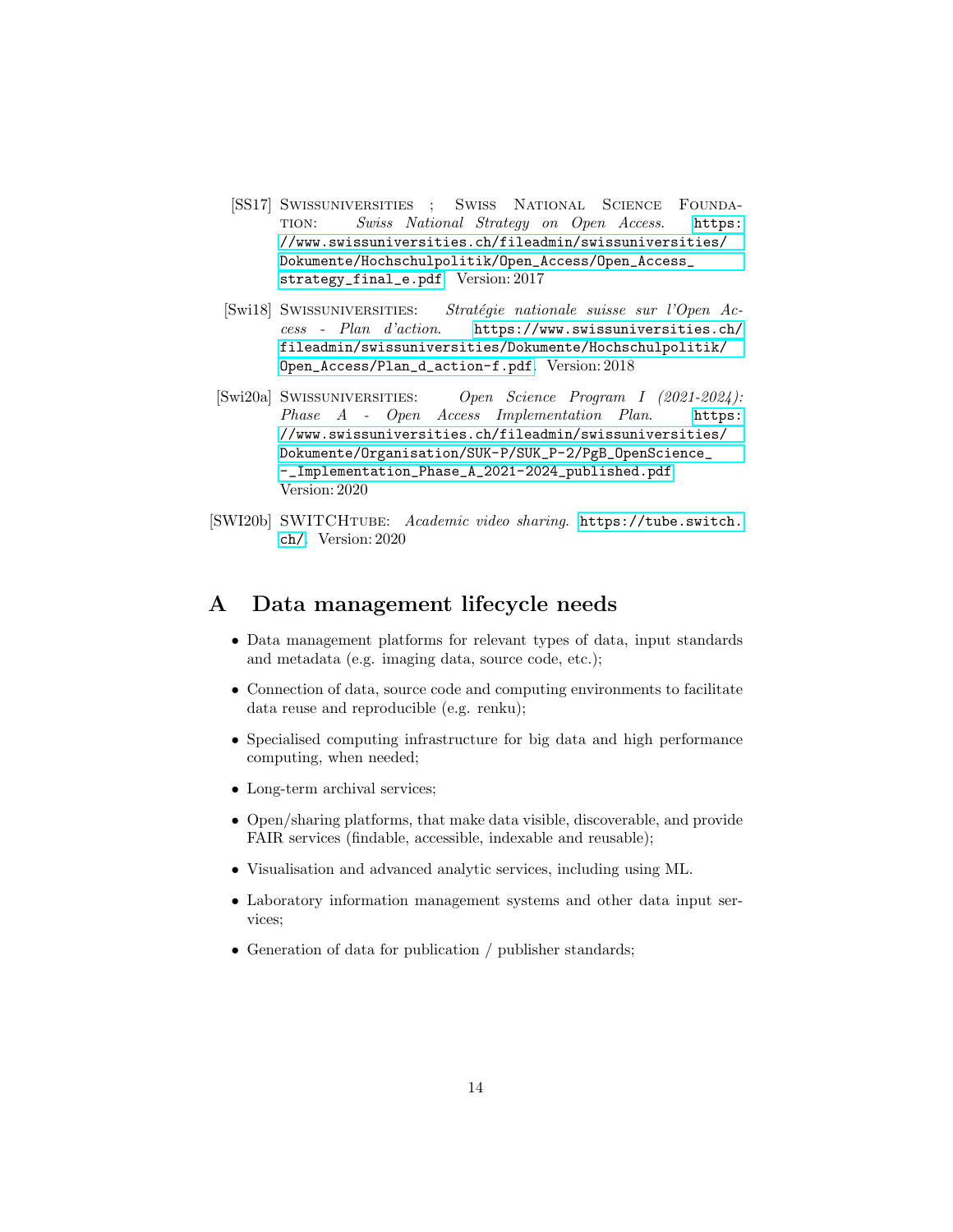## <span id="page-14-0"></span>B Available support measures for OA publishing

To adopt OA publishing strategy, various measures are available to the individual researcher and communities:

- Publishing in OA journals that do not depend on commercial publishers, are community-managed and funded by grants or institutions [\(Eur20b\)](#page-12-11) (sometimes called Diamond or Platinum OA);
- Open Science funding schemes can be used to launch or support the development of such community-driven OA publication venues;
- When publishing in traditional OA (or hybrid) journal, article processing charges (APCs) can be included in funding requests to SNSF, EU funds and many other schemes (Gold OA);
- A number of OA article publication rights are available through Swiss OA "big deals" with publishers (including Springer Nature, Elsevier), currently on a "first-serve" basis;
- If insufficient funding was requested through projects, APC costs may sometimes be reimbursed through EPFL library;
- In most other cases, full texts can be deposited on Infoscience with an appropriate embargo period (Green OA), in line with the EPFL OA policy [\(EPF20b\)](#page-12-3).

# <span id="page-14-1"></span>C First proposal for OS curricula for Bachelor, Master and PhD education

Bachelor education:

- OS as a driver for societal change and responsibility,
- know about open education resources and other OS outputs,
- know the various licenses that are used in academic publishing,
- know about plagiarism and the difference to reusing of content within OS,
- data ethics in particular with regard to AI.

Master education (for student without research orientation):

- ORD: FAIR principles, where to find ORD and exploit it,
- Metadata of ORD,
- Open software: how to find it and reuse it;